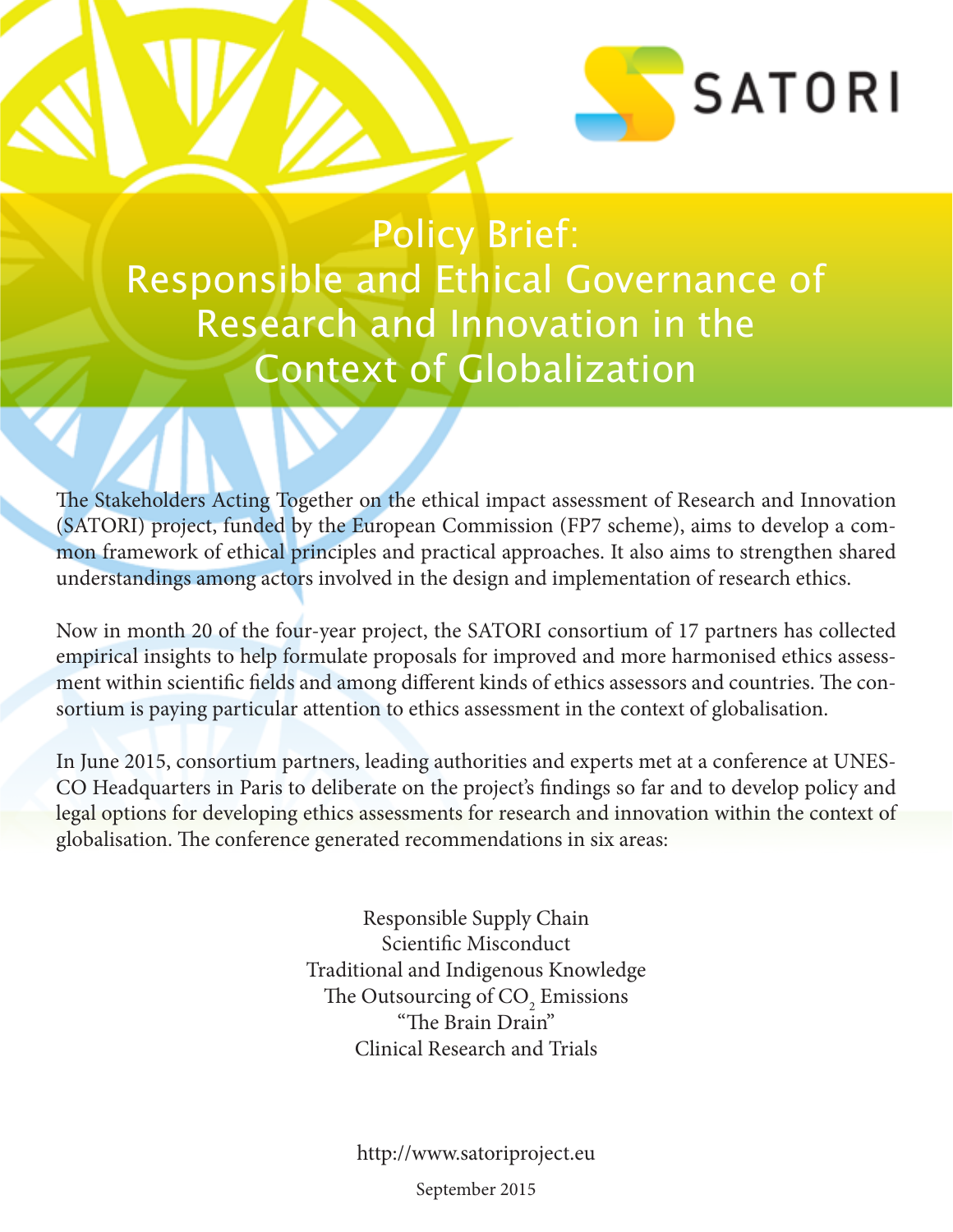## **Introduction**

**SATORI** 

In recent decades, research and innovation have become global enterprises. Emerging economies have invested heavily in R&I, there has been a significant outsourcing of R&I activities from high-income to middle- and lower-income countries, and research organizations and firms have have developed global alliances or have become multinational themselves. These developments have benefited R&I overall, but there are also significant social, ethical and regulatory challenges that still have to be met. Research and innovation practices in different countries and regions are subject to divergent, or altogether lacking, regulatory and governing standards and practices, and burdens and benefits of the globalisation of research and innovation are being unequally spread across the globe. In this context, the globalization of R&I raises important ethical issues that should be addressed by all involved parties. These issues concern how the practice and impact of globalized R&I could and should respect civil and human rights, promote well-being, economic development and sustainability, and involve a just distribution of benefits and burdens, both within countries and between higher, middle and lower income countries. We hold that all parties involved – governments, industry, public research institutions, civil society, as well as individual scientists and engineers, have a responsibility to promote and uphold the ethical conduct of research innovation in a global setting – all the way from agenda setting to research, innovation, production and sales. We call on all parties to ensure procedures and mechanisms by which ethical issues are considered in globalized R&I activities, in particular respect for civil and human rights, protection of the environment, and sharing the benefits of research and innovation between peoples and nations.

We have identified six key issues in the globalised R&I for which we have developed specific recommendations.

All texts, including background documents listed below, are available for viewing and download at http://www.satoriproject.eu/deliverables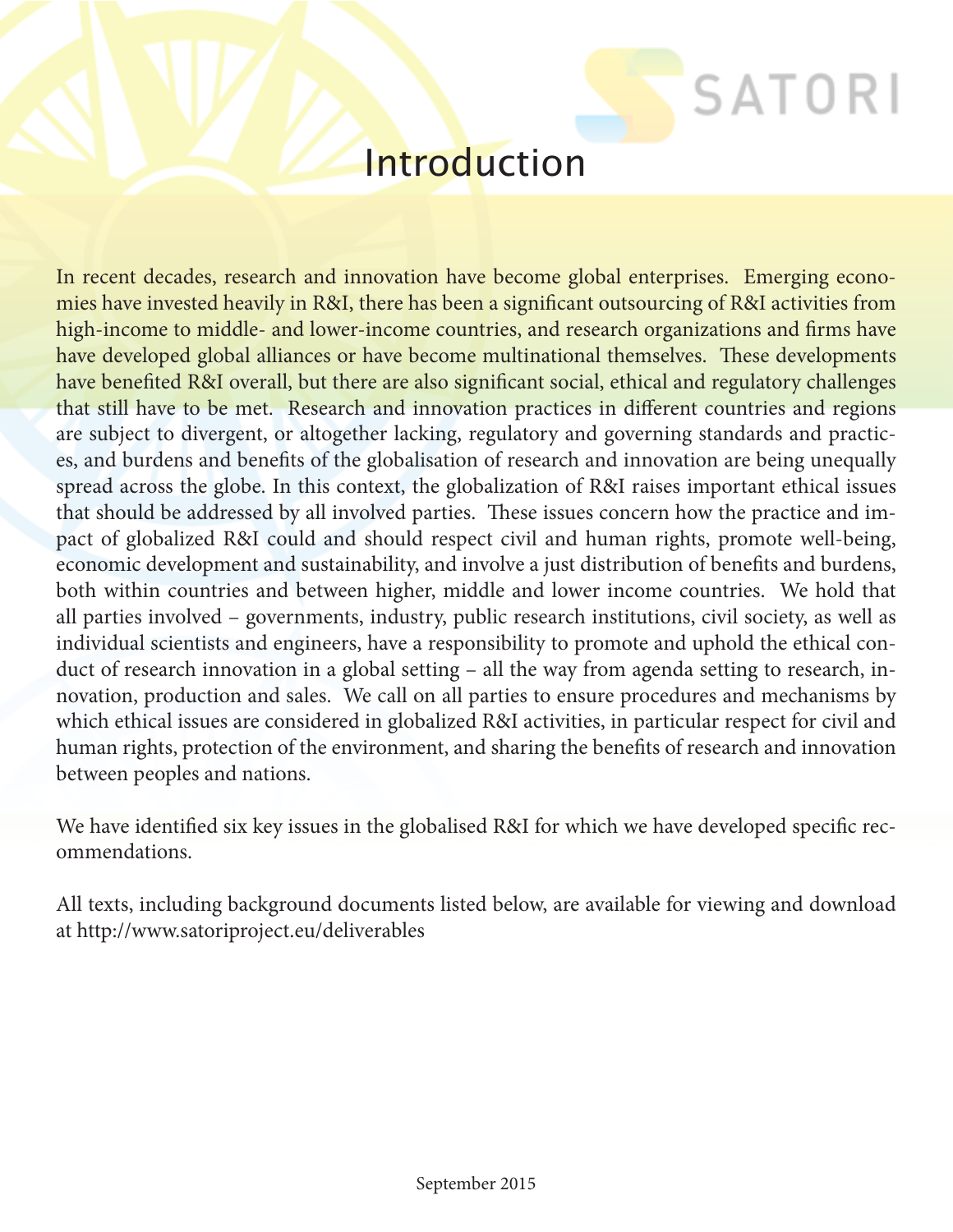# SATORI

## Responsible Supply Chain Governance

European industry often makes use of global supply chains that involve organizations and resources in many different countries. It is increasingly recognized that supply chains should be governed to address morally problematic issues, such as environmentally unsustainable practices, child labour, repression of freedom of association and collective bargaining, and unfair wages and price levels. Serious efforts are therefore needed for responsible supply chain governance.

Two models of responsible supply chain governance are the following:

Government dominates one model. In the other, industries regulate themselves (self-regulation). In the first case, the government would establish the standards and expect companies fulfil them. If a company did not comply with the standards, the government would take appropriate action.

However, the models are problematic: Today, there are various standards and tools which confuses industry. Industry (and other stakeholders) prefer harmonization of these different frameworks.

We recommend that governments create a multi-stakeholder platform on a global level, in which the UN, OECD, and the EU could collaborate in pursuit of a harmonized ethics assessment framework for ethical supply chains.

Conference participants noted that the EU needed both hard and soft law to remove excesses in the marketplace and to be the basis of standards.

The EU should base its actions on the EU Charter of Fundamental Rights and EU Regulations, but can also reference the principles of other organisations (e.g., UN, OECD).

Taking into consideration policy coherence, the EU should include the responsible supply chain governance and the proposed platform on its corporate social responsibility (CSR) agenda.

The EU can motivate companies not only by adopting a "naming and shaming approach", but also by creating incentives for responsible companies (tax allowance, responsibility awards).

The EC could put more attention on consumer awareness and capacity building in regard to ethical values and ethical impact assessment.

Education is crucial in two ways. First, there is a need to include training on responsible supply chain management in the university curricula. Second, education is a part of the supply chain, for example, as manifested by citizens of developing countries who come to Europe or the USA, and then return to their countries where they use the acquired knowledge. There is a responsibility to ensure the knowledge is gained and shared in the native countries.

> Background reading available at http://satoriproject.eu: SATORI Responsible Supply Chain Case Study SATORI Responsible Supply Chain Background Document

> > September 2015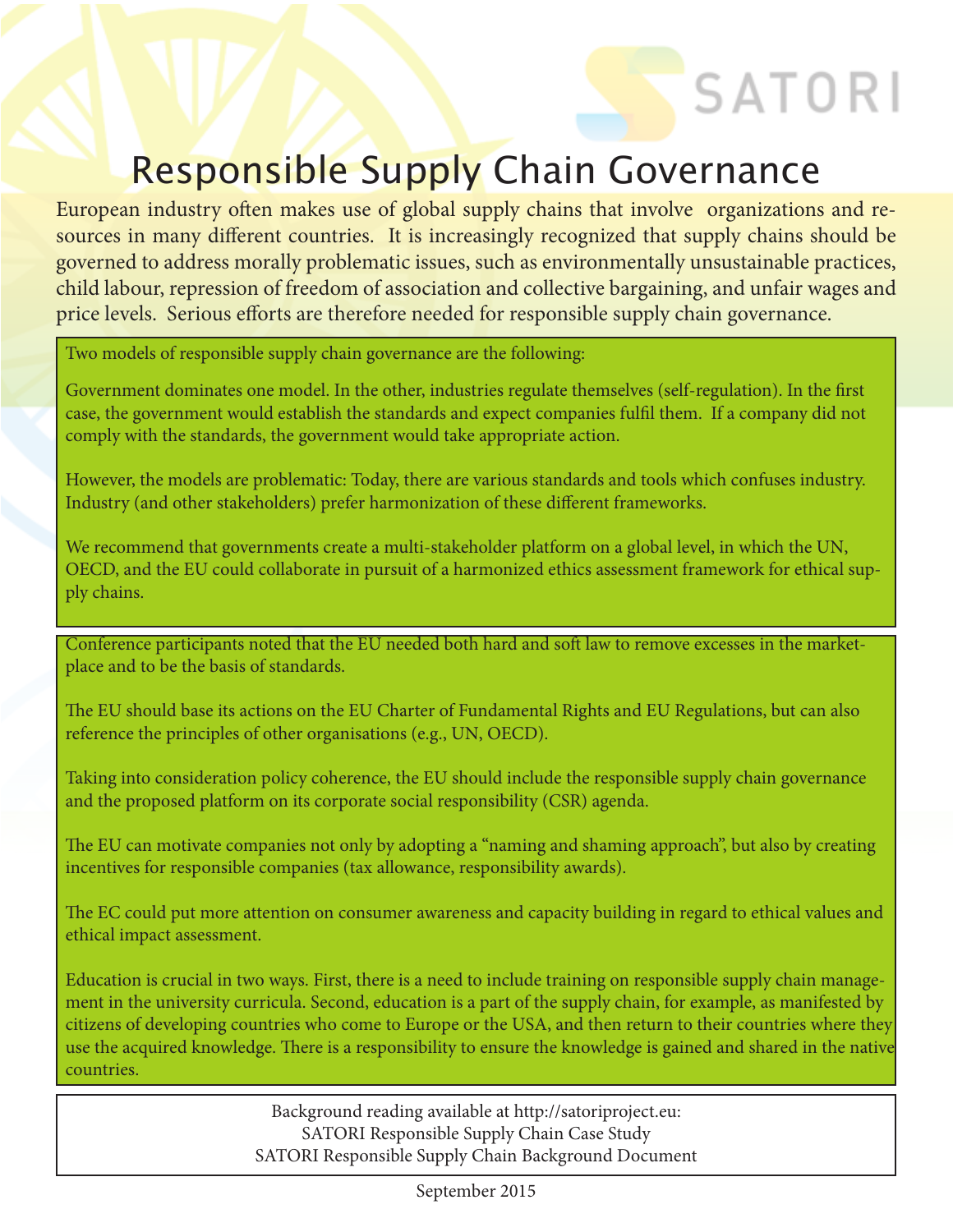## Scientific Misconduct

SATORI

Scientific misconduct is increasingly recognized as a global problem with great economic costs and harms to society. It is in the interest of EU countries to develop a global approach to scientific misconduct that recognizes the global practice and organization of research.

Capacity-building at an early stage is critical to long-term ethical research conduct; thus specific provisions must be included at the local level to include positive mentoring of good ethical scientific standards.

The European Commission and the European Research Council policies on "Ethics for researchers" and "A comprehensive strategy on how to minimise research misconduct and the potential misuse of research.

Temper the pressure for rapid "cutting-edge" publications as a prerequisite for funding and job status, which can place an undue influence leading to scientific misconduct. Instead, promote the focus on ethical science. The European Commission should consider ways that existing guidelines can be better promulgated.

> Background reading available at http://satoriproject.eu: SATORI Scientific Misconduct Case Study SATORI Scientific Miscondut Background Document

# Traditional and Indigenous Knowledge

It is increasingly recognized that R&D should respect and reward the traditional & indigenous knowledge and biological resources from indigenous communities and ensure that commercial exploitation that draws from indigenous knowledge and resources is not exploitative but beneficial to the group in question. Not enough is done yet, however, to ensure that such exploitation does not occur.

The European Commission should develop a framework directing ethical conduct specifically for EU researchers who are involved with or conducting research or trials related to traditional knowledge of the groups that possess this knowledge.

> Background reading available at http://satoriproject.eu: SATORI Traditional and Indigenous Knowledge Case Study SATORI Traditional and Indigenous Knowledge Background Document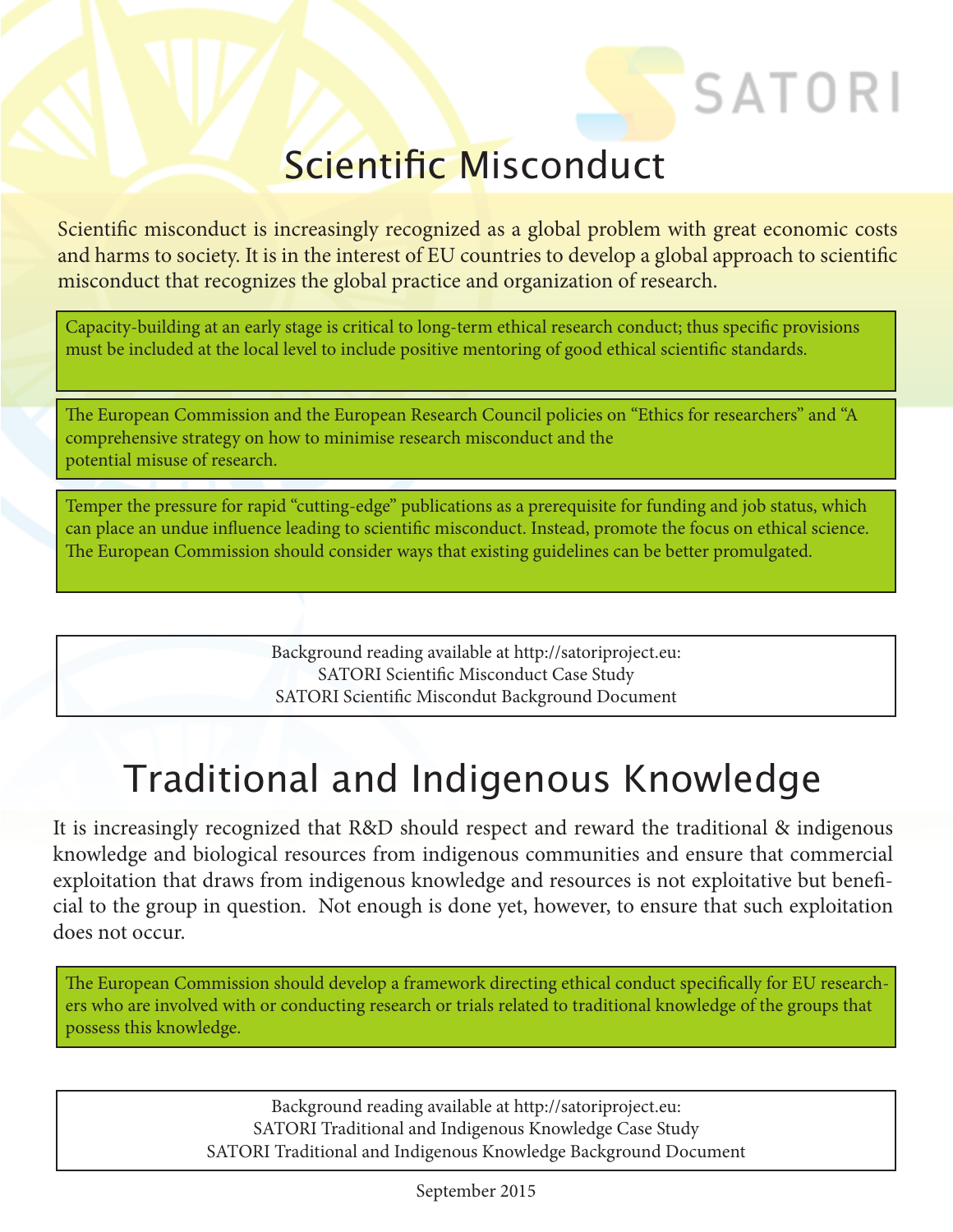# The Outsourcing of CO<sub>2</sub> Emissions

SATORI

The outsourcing of CO<sub>2</sub> emissions by high-income countries to low- and middle-income countries is increasingly recognized as an impediment to solutions for global warming. To address these problem, we make the following recommendations:

Governments should take responsibility for addressing the outsourcing of  $\mathrm{CO}_\mathrm{2}$  emissions:

- Governments are responsible for providing a framework that requires inclusion of the carbon footprint in each part of the supply chain.
- The EU should encourage other countries to reduce emissions by requiring companies to include offshore emissions in other countries in mandatory government reporting.

Companies have a responsibility to encourage their suppliers to reduce  $\mathrm{CO}_\mathrm{_2}$  emissions:

- Companies should benchmark the reductions in emission levels.
- Government and industry should establish an authority to regulate  $\mathrm{CO}_2$  emission outsourcing that is sector-specific, independent and has oversight over such outsourcing. This authority should be transparent and provide information about the regulatory process.

Government and industry should consider harmonisation with existing institutions.

On the EU Level:

- The EU should introduce a regulatory framework that requires companies to consider their entire car bon footprint, including that of their suppliers.
- The outcome of the Paris climate change negotiations may assist these efforts.
- Companies need incentives, for example:
	- o Tax allowances and trade allowances.
	- o Base awards and competitions on strict criteria (Eco-Design is a good example to follow).
	- o Provide 'greening taxation', including higher taxation for non-green activities and lower taxation for green activities.
	- o Establish clear, unified benchmarks (like Eco-labels)
	- o Certify environmentally friendly products and services (like Fair Trade certification)

Background reading available at http://satoriproject.eu: SATORI The Outsourcing of  $\mathrm{CO}_2$  Emissions Case Study SATORI The Outsourcing of  $\mathrm{CO}_2$  Emissions Background Document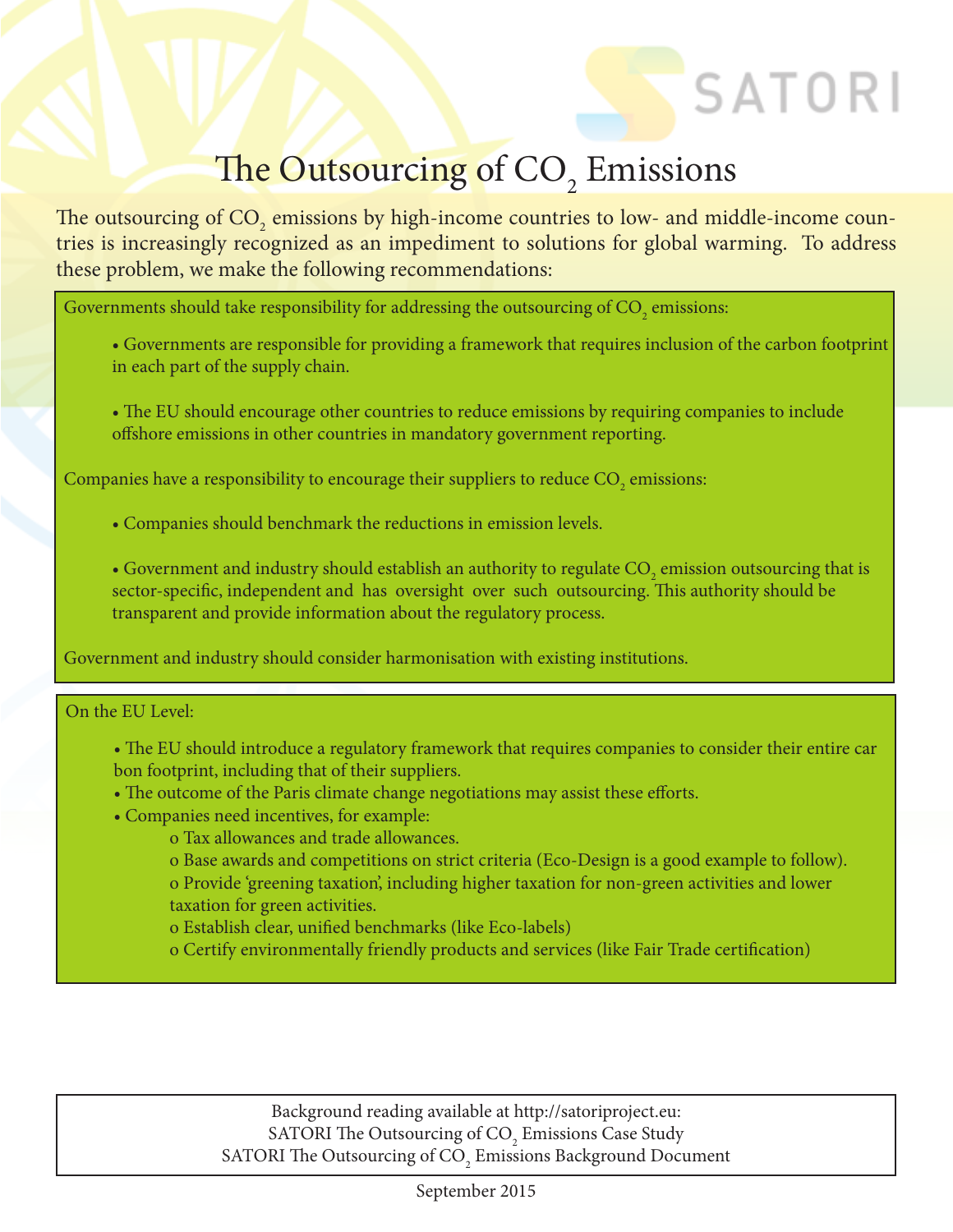#### The "Brain Drain"

SATORI

The emigration of highly skilled scientists and engineers from low- and middle-income countries outside the EU to the EU, where they have better employment possibilities, deprives countries of origin of human capital that cannot be easily replaced. Extra efforts are required to halt or compensate for such "brain drain":

EU policy-makers should make research more attractive in specific countries in order to address the "brain drain" and retain skilled individuals. International funding bodies can help these countries build and maintain a scientific infrastructure.

Policy-makers should remove hurdles in soft law that affect the brain drain, for example, citing fair access to research as a framework for immigration.

Policy-makers should promote global research exchanges (for example, Erasmus catered to a North-South bridging policy) as well as gender-focused programmes.

Policy-makers could support programmes for young researchers that include a strong foundation of training, so that the researchers can engage creatively in "giving back". Funds from global foundations should include provisions to encourage beneficiaries to return to their countries of origin.

The EU should promote policies aimed at ensuring that there are appropriate jobs for individuals when they return to their countries of origin.

The EU should facilitate double professorships, whereby individuals can have a position at a university in their home country and in an institution in another country as a way to facilitate trans-national contact, engagement and collaboration. The EU could incentivise teaching staff to teach abroad, which the EU can encourage through grant stipulations and other incentives. Non-European countries should also institute these policies to minimise the brain drain.

> Background reading available at http://satoriproject.eu: SATORI "Brain Drain" Case Study SATORI "Brain Drain" Background Document

> > September 2015